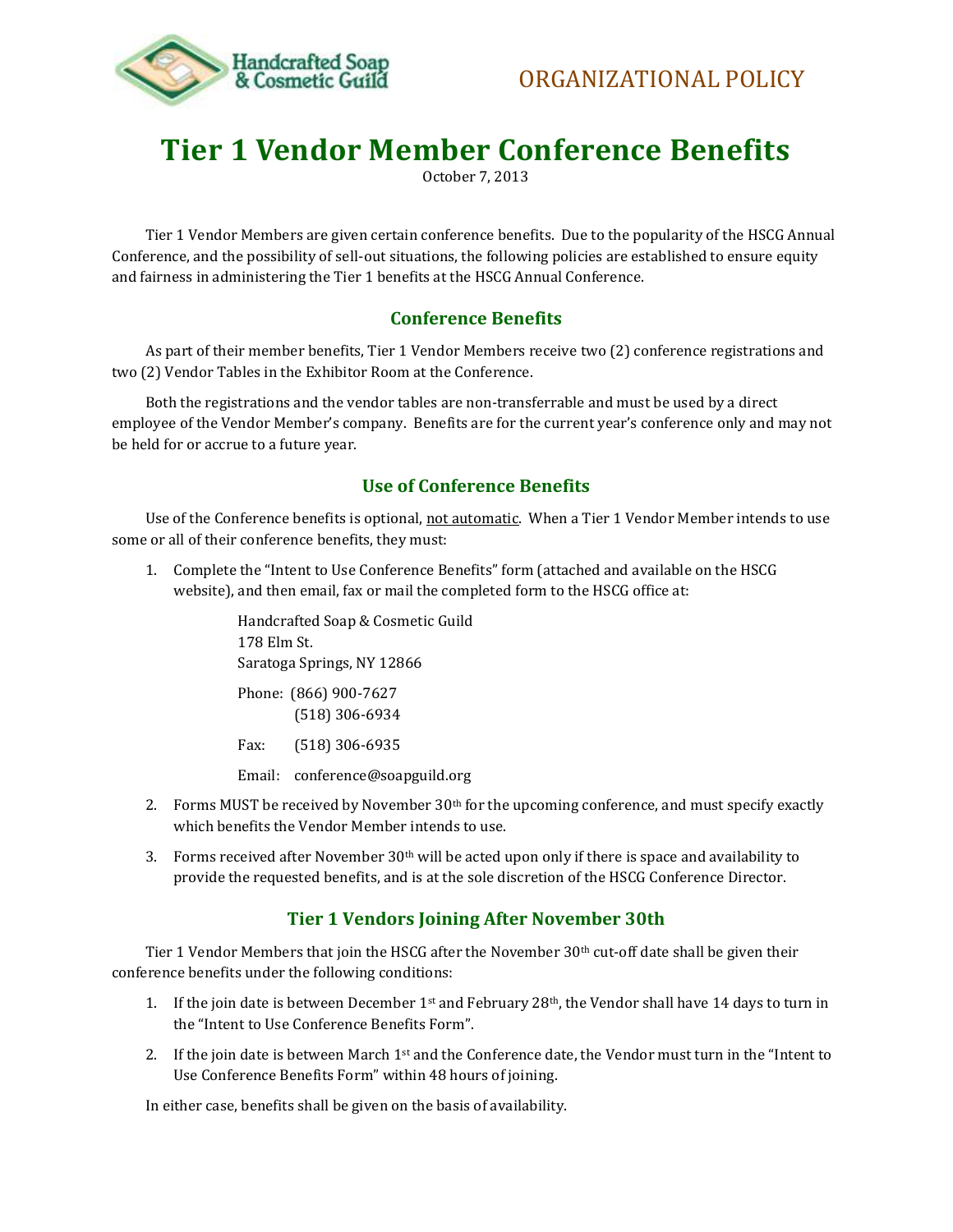## **Intent**

It is the intent of the HSCG to fully accommodate the Tier 1 Vendors at the Conference. Every effort will be made to find space for both attendees and exhibitors. Vendors must note, however, that the closer to the date of the conference, the less likely it is that space will be available.

Approved October 7, 20132 by the Board of Directors

**History:**

October 7, 2013 Original publication date